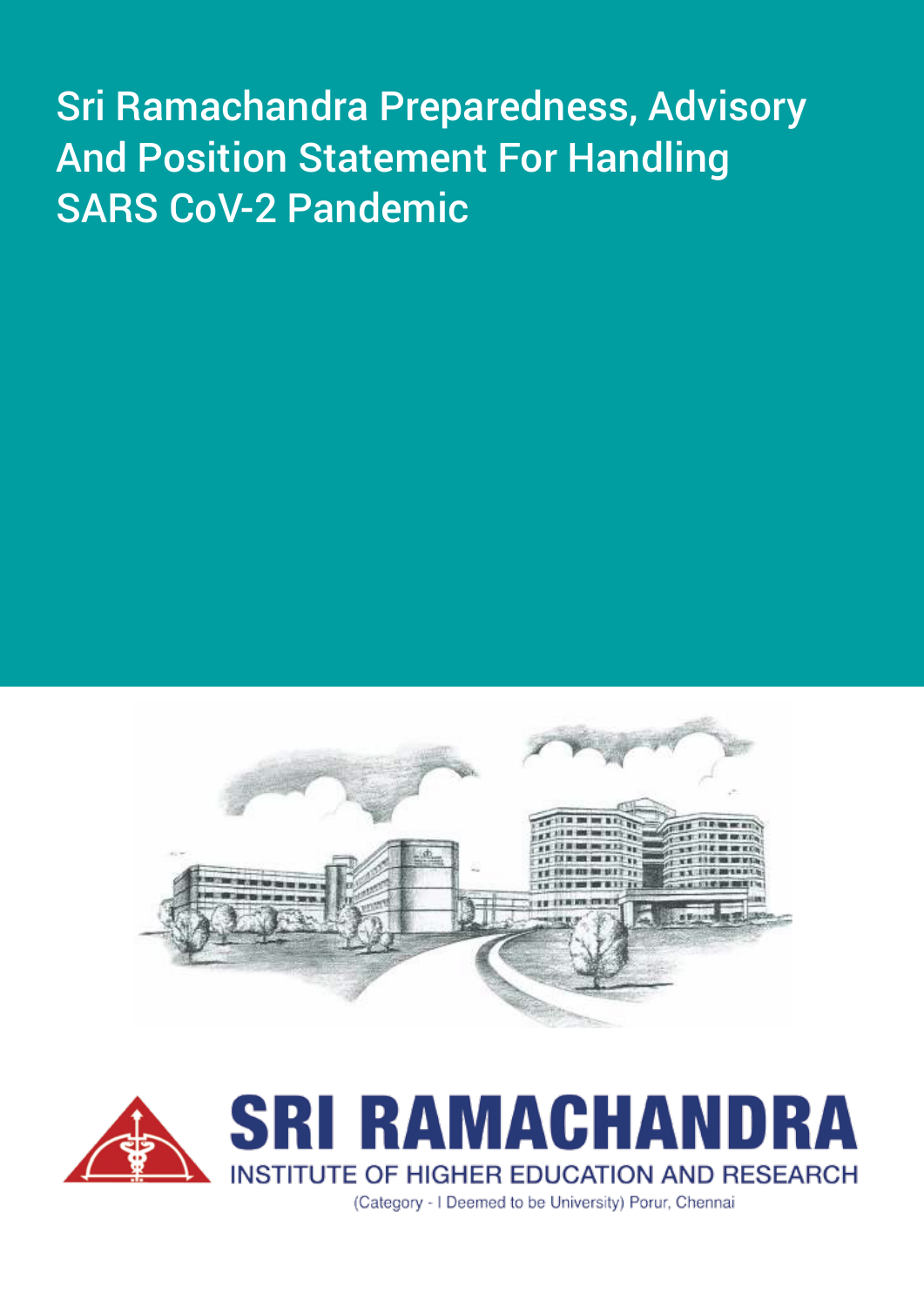# **INDEX**

| 1.0 |                                                                                                                                                                                                                                            | Purpose.                                                                                                                                                                                                                             |                |  |  |  |
|-----|--------------------------------------------------------------------------------------------------------------------------------------------------------------------------------------------------------------------------------------------|--------------------------------------------------------------------------------------------------------------------------------------------------------------------------------------------------------------------------------------|----------------|--|--|--|
| 2.0 | Scope                                                                                                                                                                                                                                      |                                                                                                                                                                                                                                      |                |  |  |  |
| 3.0 |                                                                                                                                                                                                                                            |                                                                                                                                                                                                                                      |                |  |  |  |
| 4.0 | Procedure                                                                                                                                                                                                                                  |                                                                                                                                                                                                                                      |                |  |  |  |
|     |                                                                                                                                                                                                                                            | 4.1 Lobby and ER Zone Arrangement <b>Election Contract and Service Contract and Service Contract and Service Contract and Service Contract and Service Contract and Service Contract and Service Contract and Service Contract a</b> | 3              |  |  |  |
|     |                                                                                                                                                                                                                                            | 4.2 Screening Criteria (ER & Lobby) <b>Construction Criteria</b> (ER & Lobby) and the set of the set of the set of the set of the set of the set of the set of the set of the set of the set of the set of the set of the set of th  | 3              |  |  |  |
|     |                                                                                                                                                                                                                                            | 4.3 Sample Collection <b>Superinten and Security Collection</b>                                                                                                                                                                      | 4              |  |  |  |
|     |                                                                                                                                                                                                                                            | 4.4 Infection prevention and control (IPC) measures <b>Act and Service and Service 2016</b>                                                                                                                                          | 5              |  |  |  |
|     | 4.5                                                                                                                                                                                                                                        | Implementing IPC measures for patients with suspected or confirmed<br>COVID-19 infection                                                                                                                                             | 6              |  |  |  |
|     |                                                                                                                                                                                                                                            | 4.6 Standard precautions should always be applied. Additional contact and<br>droplet precautions should continue until the patient is asymptomatic                                                                                   | 7              |  |  |  |
| 5.0 |                                                                                                                                                                                                                                            | Environmental Infection Control Control Control Content of the Content of the Content of The Content of The Co                                                                                                                       | 7              |  |  |  |
| 6.0 |                                                                                                                                                                                                                                            |                                                                                                                                                                                                                                      |                |  |  |  |
|     |                                                                                                                                                                                                                                            | 6.1 General supportive measures <b>Supportion and Senator</b> Senator Senator Senator Senator Senator Senator Senator Senator Senator Senator Senator Senator Senator Senator Senator Senator Senator Senator Senator Senator Senat  | $\overline{7}$ |  |  |  |
|     |                                                                                                                                                                                                                                            | 6.2 Close monitoring for worsening clinical status is of paramount<br>importance (designated team) <b>Superinters</b> 2014 1997 and 2015 1997 and 2016 1997 and 2016 1997 and 2016 1997 and 2016                                     | 8              |  |  |  |
|     |                                                                                                                                                                                                                                            | 6.3 Dosage                                                                                                                                                                                                                           | 8              |  |  |  |
| 7.0 |                                                                                                                                                                                                                                            |                                                                                                                                                                                                                                      | 8              |  |  |  |
| 8.0 |                                                                                                                                                                                                                                            |                                                                                                                                                                                                                                      |                |  |  |  |
|     |                                                                                                                                                                                                                                            | 8.1 Attender guidelines <b>Superintensis and Structure and Structure and Structure and Structure and Structure and Structure and Structure and Structure and Structure and Structure and Structure and Structure and Structure a</b> | 9              |  |  |  |
|     |                                                                                                                                                                                                                                            | 8.2 Visitor policy                                                                                                                                                                                                                   | 9              |  |  |  |
| 9.0 |                                                                                                                                                                                                                                            | Staffing Plan                                                                                                                                                                                                                        | 9              |  |  |  |
|     |                                                                                                                                                                                                                                            | 9.1 Staff Clinic                                                                                                                                                                                                                     | 9              |  |  |  |
|     |                                                                                                                                                                                                                                            | 10.0 Procedures for Taking Remedial Actions against Occupational Exposure to COVID-19                                                                                                                                                | 10             |  |  |  |
|     | 11.0 Personal Protection Management (PPM) Protocol <b>Management</b> (PPM) and the substitution of the substitution of<br>11                                                                                                               |                                                                                                                                                                                                                                      |                |  |  |  |
|     | 12.0 Diet protocol <b>with a series and the contract of the contract of the contract of the contract of the contract of the contract of the contract of the contract of the contract of the contract of the contract of the cont</b><br>11 |                                                                                                                                                                                                                                      |                |  |  |  |
|     | 13.0 Spill Protocol <b>Andrew Science And Tarakov</b> Science And Tarakov Science And Tarakov Science And Tarakov Science And Tarakov Science And Tarakov Science And Tarakov Science And Tarakov Science And Tarakov Science And T<br>11  |                                                                                                                                                                                                                                      |                |  |  |  |
|     | 14.0 Biomedical waste Clearance <b>Executive Strategie and Strategie and Strategie and Strategie and Strategie and Strategie and Strategie and Strategie and Strategie and Strategie and Strategie and Strategie and Strategie a</b><br>12 |                                                                                                                                                                                                                                      |                |  |  |  |
|     | 15.0 Disinfection Protocol<br>12                                                                                                                                                                                                           |                                                                                                                                                                                                                                      |                |  |  |  |
|     | 16.0 Dialysis Protocol<br>13                                                                                                                                                                                                               |                                                                                                                                                                                                                                      |                |  |  |  |
|     | 17.0 Deceased Handling Protocol <b>Constitution and Executive Construction</b> and a series of the series of the series of the series of the series of the series of the series of the series of the series of the series of the se<br>14  |                                                                                                                                                                                                                                      |                |  |  |  |
|     |                                                                                                                                                                                                                                            | 18.0 Annexures <b>Annexures Constitution and Security Anno 2012</b>                                                                                                                                                                  | 14             |  |  |  |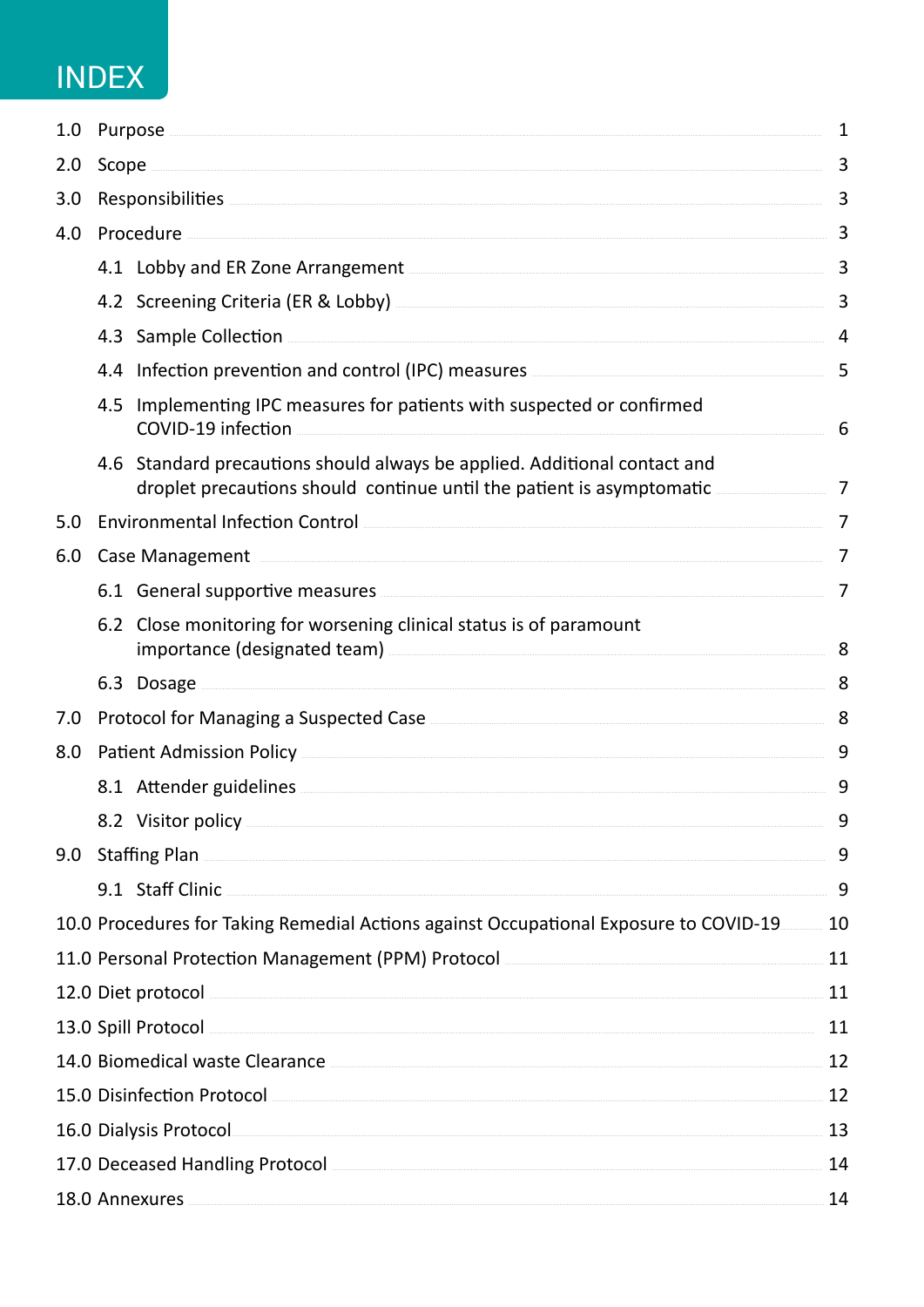# **SRMC/SRH-STRATEGIC TEAM COVID-19**

| <b>DEPARTMENTS</b> | <b>RESPONSIBILITY</b>                                                                                                                                                                                                                                                                                                                                                                                                                                                                                        |  |  |
|--------------------|--------------------------------------------------------------------------------------------------------------------------------------------------------------------------------------------------------------------------------------------------------------------------------------------------------------------------------------------------------------------------------------------------------------------------------------------------------------------------------------------------------------|--|--|
| Leadership         | Planning effective and efficient use of resources including manpower .Coordination with ALL HOCs<br>and consultants to comply COVID guidelines, Identifying the consultants from each department<br>along with list of residents supposed to posted with backup plan, Staff clinics, ensure adequate<br>supply of resources and infrastructure changes, safety and precautionary measures taken from<br>all the staff involved for COVID 19, resolve bottlenecks of the process flows,                       |  |  |
| Nodal Officer      | Physician Co-ordination, To devise admission & discharge criteria, management protocols,<br>identifying training requirements, oversee implementation of GOVT policies, sensitization and<br>conducting daily reviews, data reporting to GOVT, liaising between Govt and SRIHER. Further<br>communications as per the GOVT guidelines.                                                                                                                                                                       |  |  |
| ICO                | Validation of appropriateness of the processes, protocols, checklists, development of infection<br>control measures and strategic teams, conducting DRILLS, trainings, Overall coordination from<br>leadership to ground level staff for devising risk mitigation guidelines,                                                                                                                                                                                                                                |  |  |
| <b>ICN</b>         | Data Collection and Report, Counsel, educate, train about hand hygiene, respiratory hygiene,<br>cough etiquette, use of tissues, to dispose tissues, contaminated items in dustbin, monitor<br>implementation of area specific checklist trainings, Coordination with triage area in isolating<br>suspected cases, attending to the queries and given responsibilities                                                                                                                                       |  |  |
| Education          | Ensure training & education of the staffs of identified groups on COVID-19 protocol, drill<br>evaluation, monitoring for compliance with area specific checklists, evaluation of knowledge and<br>skill demonstration & retraining as required.                                                                                                                                                                                                                                                              |  |  |
| HR                 | Staffing list done for - Physicians, Nurses, Admin, Supporting, technical and contractual.<br>Adequate pre induction and post induction welfare measures taken, risk allowance, Fit tested<br>employees posted, contingency plan for staffing, adequate planning for contract workers,<br>Developing strategic staffing plan, fall back plan, daily reviews.                                                                                                                                                 |  |  |
| Admin In charge    | Ensure effective implementation as per the decisions and guidelines, monitor and ensure all staff<br>trained appropriate to the handled job, coordinate admission and registration services on a<br>dynamic basis, create smooth operational flow environment, signage's and education material,<br>ensure areas are well equipped and ready for use, coordination with support and ancillary<br>services as need based, developing route maps for patient flows.                                            |  |  |
| <b>Nursing</b>     | Identify staffing, equipment, medication, PPEs, essential list of stationary and things to set<br>up isolation area at F7 and SRH for ward and ICUs, provide list of Staff, coordinate with training<br>needs, ensure safety of deployed nurses and staff comes under nursing services, escalate the<br>bottle necks with concerned as and when required.                                                                                                                                                    |  |  |
| Quality            | To Develop Protocols and process flows, checklists as per evidence based guidelines & monitor<br>effective implementation. Create surveillance mechanism and indicators in coordination with<br>Nodal officer and ICO, coordinate for daily debriefings, and communicate decisions through<br>minutes for day to day operational implementation by respective stake holders. Evaluation of<br>drills and documentation and reporting                                                                         |  |  |
| House Keeping      | Ensure staff trained over disinfectant protocols and religiously practised. Counsel on their safety,<br>fit tested staffs need to be posted, The PPE's used by the patient should be disposed in a yellow<br>bag labelled & transported in separate trolley. Trolley should be cleaned with bleach every<br>time after it is been used for transporting. Lift must be disinfected regularly, strict monitor for<br>compliance at all the designated areas for surface cleaning on hourly / two hourly basis. |  |  |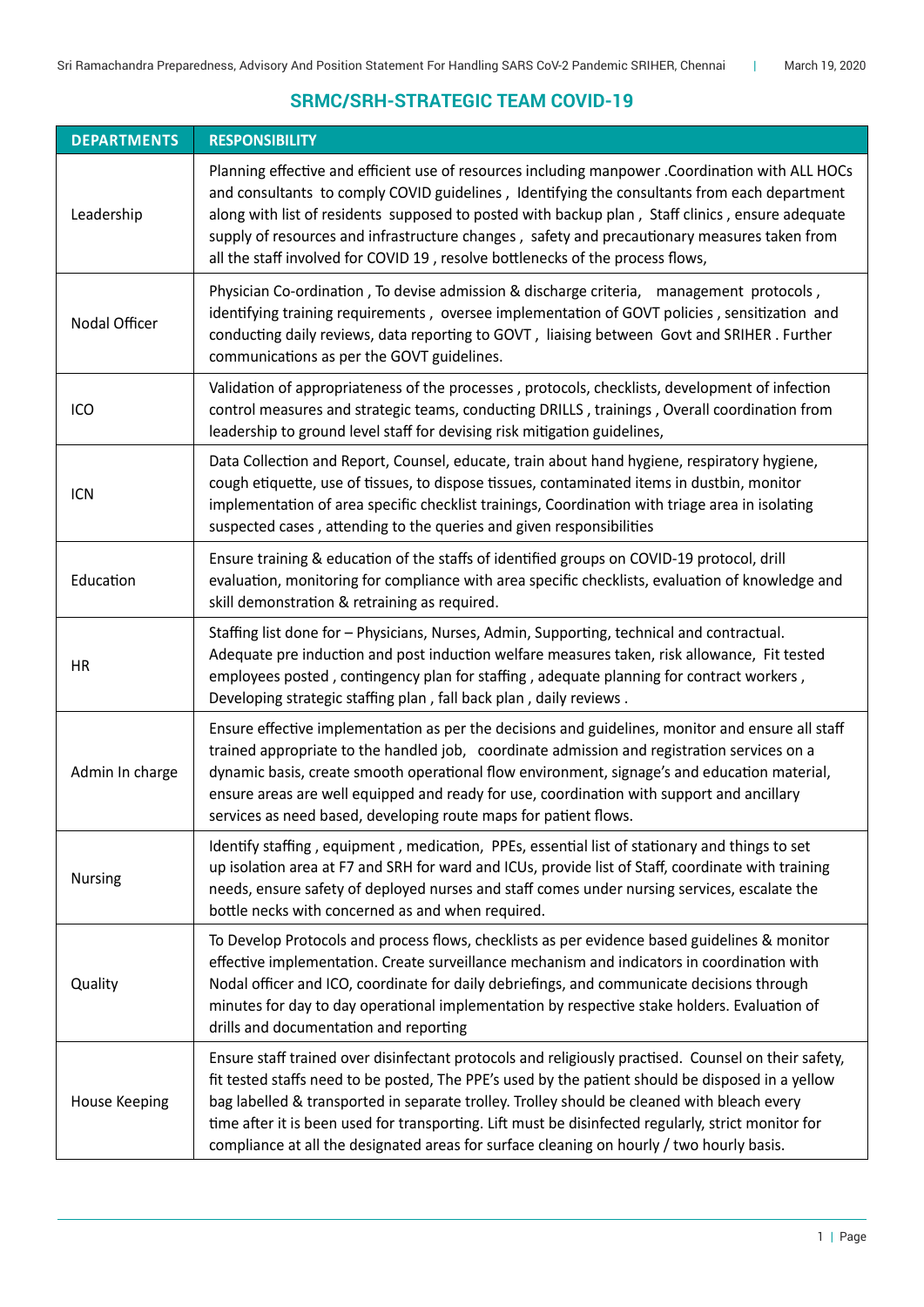| <b>DEPARTMENTS</b>            | <b>RESPONSIBILITY</b>                                                                                                                                                                                                                                                                                                                                                           |  |
|-------------------------------|---------------------------------------------------------------------------------------------------------------------------------------------------------------------------------------------------------------------------------------------------------------------------------------------------------------------------------------------------------------------------------|--|
| <b>Biomedical</b><br>purchase | Adequate supply and quality of delivered goods maintained within givenTAT, PPM and readiness<br>of equipment's before placing into F7 and SRH, meet Dr.Ram E and take approval on working<br>condition. Ensure written approval on the selection and use of resources procured, as well as<br>supervising its performance testing and maintenance. Forecasting upcoming demand. |  |
| IT                            | Digital support in reporting and process flows; educational SMS / through Med. Dir.                                                                                                                                                                                                                                                                                             |  |
| Pharmacy                      | Ensure that stock has to be maintained. Involve in procurement and distribution of all PPEs<br>required for the patient. Thermal scanners need to be procured for screening of patients                                                                                                                                                                                         |  |
| Security                      | Ensure that ER to FO A lift pathway barricaded and manned by security. Compliance with visitors<br>policy, escalate to CHA/ Asst. Medical Director on day to day issues. staff counselled and not<br>changed after identifying the list                                                                                                                                         |  |

# **1.0 Purpose**

To, delineate the process of care for patient with suspected/ positive COVID-19 at Sri Ramachandra Medical Centre and Ari Ramachandra Hospital.

**Note:** The process of care is based on recommendations by the CDC, WHO and Ministry of Health (MOH) Government of India (GOI)

#### **When to suspect**

*Any patient with acute respiratory illness with:*

- 1. A history of national and international travel to the suspected / reported cases in the 14 days prior to symptom onset, or
- 2. Close contact with a confirmed/ suspected case of COVID 19 in the 14 days prior to symptom onset, or
- 3. Healthcare worker taking care of confirmed/ suspected patients of COVID 19

# **Case Definition of Covid 19**

# **Suspected Case**

Patients with acute respiratory infection (sudden onset of at least one of the following: cough, sore throat, shortness of breath) requiring hospitalization or not

#### **AND**

In the 14 days prior to onset of symptoms, met at least one of the following epidemiological criteria: Were in close contact with a confirmed or probable case of COVID 19 infection;

#### **OR**

Had a history of international travel with ongoing community transmission of SARS CoV- 2

#### **OR**

Worked in or attended a health care facility where patients with SARS CoV- 2 infections were being treated.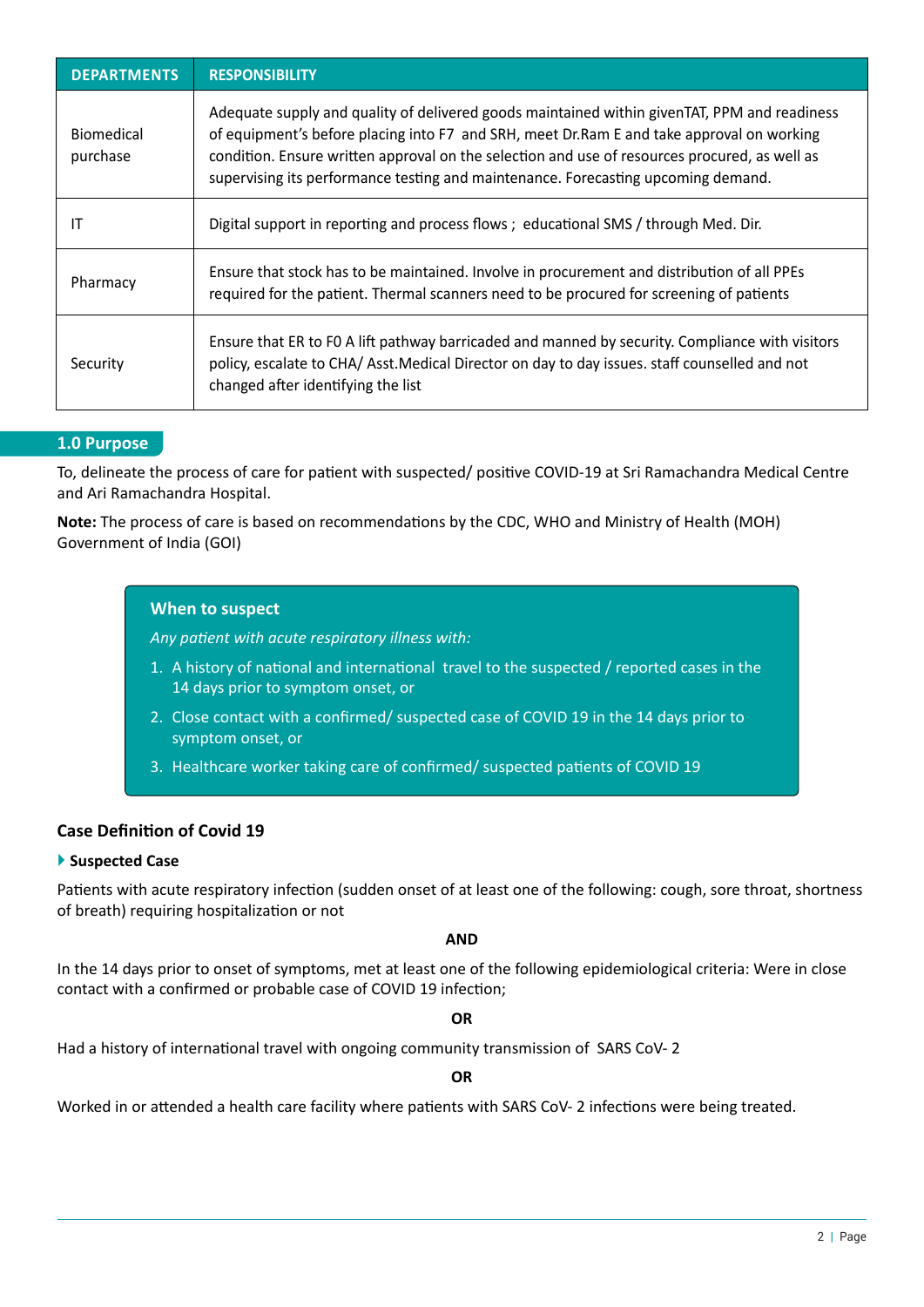# ▶ Close Contact

Close contact is defined as:

- • Healthcare associated exposure, visiting patients or staying in the same close environment as a COVID-19 patient.
- • Working together in close proximity or living in the same household with a COVID 19 patient.
- Travelling together with a COVID-19 patient in any kind of conveyance
- The epidemiological link may have occurred within a 14 -day period before or after the onset of illness in the case under consideration

# **Probable Case**

 A suspected case for whom testing for COVID-19 is inconclusive (the result of the test reported by the laboratory) or for whom testing was positive on a pan-corona virus assay

# **Confirmed Case**

A person with laboratory confirmation of SARS CoV- 2 infection, irrespective of clinical signs and symptoms

# **Clinical Features**

The clinical and radiological manifestations of COVID-19 include:

- • Fever (83%)
- • Cough (82%)
- • Shortness of breath (31%)
- Sore throat (5%)
- Rhinorrhoea (4%)
- • Diarrhea (2%)
- • Bilateral pneumonia on imaging (75%)
- ARDS (10-17% of admitted patients)

# **2.0 Scope**

Hospital Wide (Sri Ramachandra Medical Centre and Sri Ramachandra Hospital)

# **3.0 Responsibilities**

Vice Chancellor, Dean of Faculties, Medical Director, Nodal Officer, Director Finance, Medical Superintendent, Infection Control Officer & Committee, Assistant Medical Director, HQAD, Deputy Medical Superintendent, All HOCS, GM-HR, NS, CHA, CQO, CSO and all the HODs.

# **4.0 Procedure**

# **4.1 Lobby and ER Zone Arrangement**

# **Lobby**

Patients and their attenders with history of travel and fever and/or respiratory symptoms shall be guided into a suspected COVID- patient zone; those patients with regular fever but no clear epidemiological history shall be guided into a mixed zone and other buffer zones shall be used by staff and as exit.

# **ER**

Attenders accompanying the patients with history of travel and fever and/or respiratory symptomsshall be guided into a suspected COVID- patient zone (room no. 44); for hospitalized patient attenders, id band is checked and restricted to one number screened and allowed to in patient areas when found to be asymptomatic.

# **4.2 Screening Criteria (ER & Lobby)**

- • Screening shall be done at screening counters (History of travel, Fever, cold, cough) and symptomatic patients to be identified.
- Screening Counters to be located at a distance of 2 meters apart.
- • Suspected patients to be identified by Administration of questionnaire to patient/attender/visitor, along with Thermal screening.
- Suspected patients shall be given a mask and shall be transferred to ER- 44.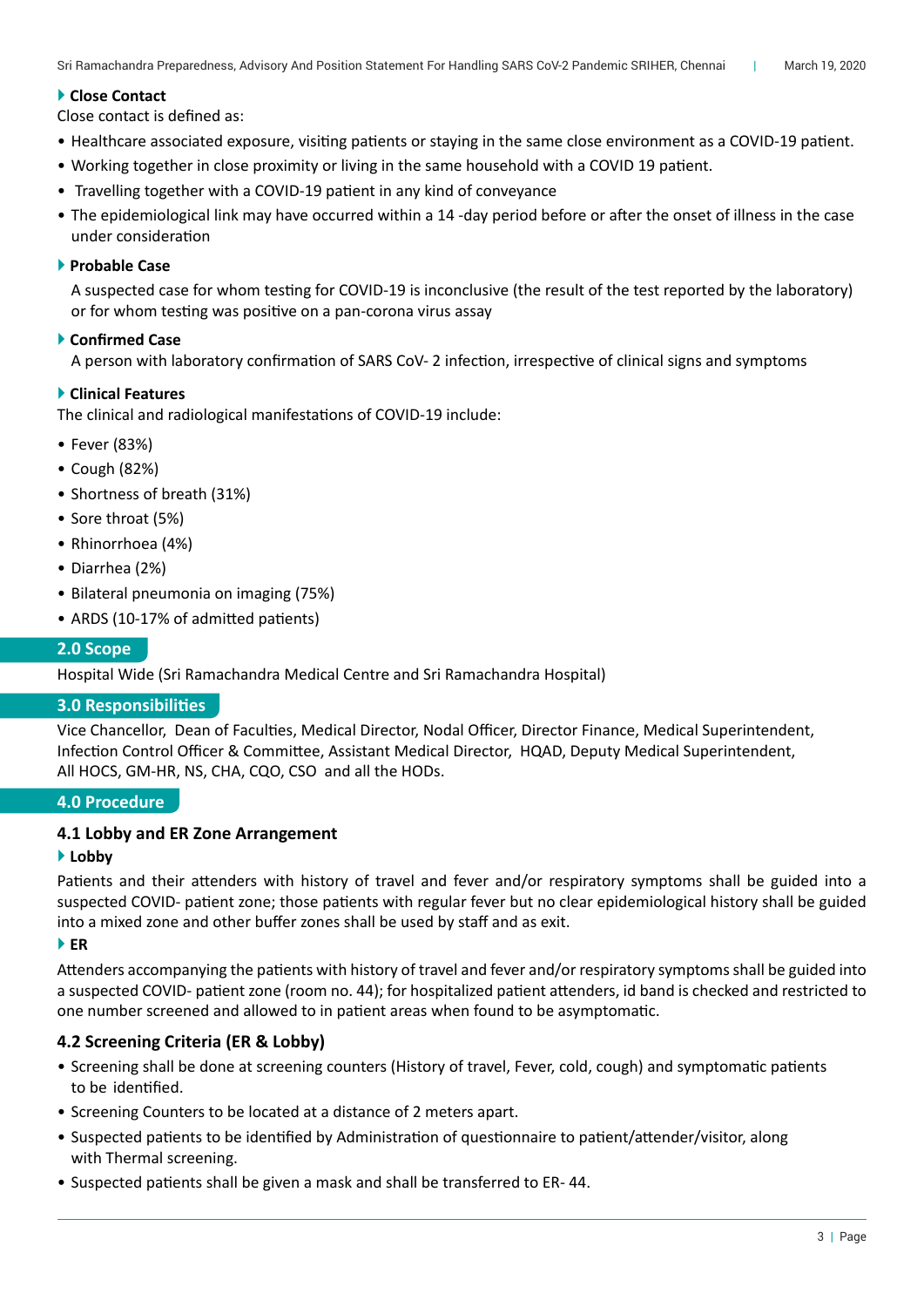# **FOR ANY QUERIES FOR ANY QUERIES** *Help Line Numbers:* **Help Line Numbers:**

# **Sri Ramachandra Medical Centre and Sri Ramachandra Hospital**

**Sri Ramachandra Medical Centre and**  Dr.Sudagar Singh - 9003178899 **Sri Ramachandra Hospital** Dr.Vidhya Krishna - 9444976855 **Dr.Sudagar Singh - 9003178899 / Dr.Vidhya Krishna -9444976855/ Dr.Senthil - 9381049376 / Dr.Sowmya – 9840414834** Dr.Senthil - 9381049376 Dr.Sowmya - 9840414834

# **Government helpline : Government Helpline :**

Central Helpline Number: +91-11-23978043 Central Helpline Number: Tamil Nadu Helpline Number: 044-29510500 **+91-11-2397 8043**

Email: ncov2019@gmail.com **044 - 2951 0500** Tamil Nadu Helpline Number:

Email: ncov2019@gmail.com



# **Laboratory Diagnosis Whom to test:**

- a) For persons with international travel history to the affected areas from last 2 weeks, respiratory samples (nasopharyngeal swab, oropharyngeal swab) and blood samples should be collected for all persons whether symptomatic or asymptomatic.
- b) respiratory and blood samples will be collected only from symptomatic cases As per directive from MoHFW, Government of India, all suspected cases are to be reported to District & State Surveillance Officers. Their team will arrange for sample collection and transport to the KING'S Institute and subsequently communicate the reports (to contact helpline number). \*All suspected cases to be mandatorily reported to the District & State Surveillance Officers

# **4.3 Sample Collection**

# **General Guidelines**

- Until permission granted from the MOH, samples shall be collected by the GOVT representative after information on admission of the suspected cases.
- • Trained health care professionals to wear appropriate personal protective with latex free purple nitrile gloves while collecting the sample from the patient. Maintain proper barrier when collecting specimens.
- Restricted entry to visitors or attenders during sample collection.
- • Specimens should be collected as soon as possible once a suspected case is identified regardless of time of symptom onset.
- It is recommended that testing of multiple clinical specimens from different sites, including two specimen types - lower respiratory and upper respiratory must be done.
- • Label each specimen container with the patient's HID number, name, ward, specimen type and the date the sample was collected. Complete the requisition form for each specimen submitted.
- Transport immediately to central Lab
- • Proper disposal of all waste generated.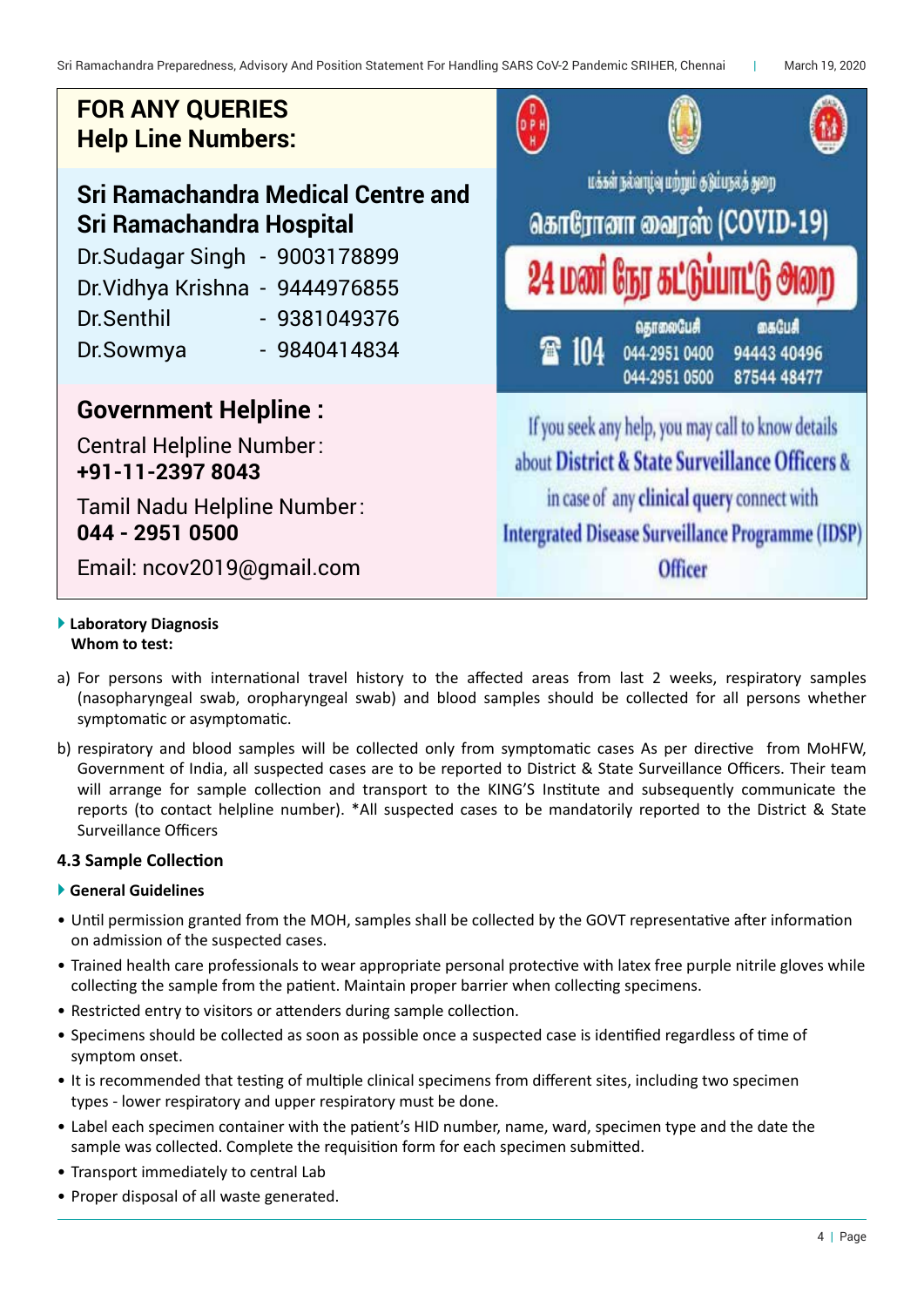#### **Specimen Type and Priority**

For initial diagnostic testing for COVID-19 by Real Time - PCR, it is recommended to collect and test

- • Upper respiratory (nasopharyngeal AND oropharyngeal swabs) and
- Lower respiratory for patients with productive cough Induction of sputum is not indicated.

#### **Respiratory Specimen collection**

#### **A. Lower respiratory tract**

#### *Bronchoalveolar lavage, tracheal aspirate*

• Collect 2-3 mL into a sterile, leak-proof, screw-cap sputum collection cup or sterile dry container.

#### *Sputum*

• Rinse the patients mouth with water, expectorate deep cough sputum directly into a sterile, leak-proof, screw-cap sputum collection cup or sterile dry container.

#### **B. Upper respiratory tract**

#### *Nasopharyngeal swab AND oropharyngeal swab (NP/OP swab)*

 Nasopharyngeal swab: Tilt patient's head back 70 degrees. Insert flexible swab through the nares parallel to the palate (not upwards) until resistance is encountered or the distance is equivalent to that from the ear to the nostril of the patient. Gently, rub and roll the swab. Leave the swab in place for several seconds to absorb secretions before removing

 Oropharyngeal swab (e.g., throat swab): Tilt patient's head back 70 degrees. Rub swab over both tonsillar pillars and posterior oropharynx and avoid touching the tongue, teeth, and gums.

 Use only synthetic fiber swabs with plastic shafts NP and OP specimens should be kept in separate vials.

 Do not use calcium alginate swabs or swabs with wooden shafts. Place swabs immediately into sterile tubes containing 2-3 ml of viral transport media.

*Combined Nasal & Throat Swab:* Tilt patients head back 70 degrees. While gently rotating the swab, insert swab less than one inch into nostril (until resistance is met at turbinates).

Rotate the swab several times against nasal wall and repeat in other nostril using the same swab. Place tip of the swab into sterile viral transport media tube and cut off the applicator stick. For throat swab, take a second dry polyester swab, insert into mouth, and swab the posterior pharynx and tonsillar areas. (avoid the tongue) Place tip of swab into the same tube and cut off the applicator tip

In patients with confirmed COVID-19 infection, repeat URT and LRT samples should be collected to demonstrate viral clearance. The frequency of specimen collection will be at least every 4 days until there are two consecutive negative results (both URT and LRT samples if both are collected) in a clinically recovered patient at least 24 hours apart.

# **4.4 Infection prevention and control (IPC) measures**

IPC is a critical and integral part of clinical management of patients and should be initiated at the point of entry of the patient to hospital. The same should be continued in the designated ward for in-patient care of suspected and confirmed cases. The following areas have been identified for the care of suspected and confirmed patients:

- a. NEW Emergency screening: Area R.No 44 (both pediatric and adults)
- b. F7 ward: 7 Isolation beds and 4 critical care inclusive of 2 negative pressure rooms have been demarked for the in-patient management of admitted patients.
- c. ER shall be converted into isolation ward with 12 beds for holding suspected patients.
- d. Routine emergencies shall be shifted to F0.
- e. SRH: Psychiatry ward starting with 15 beds, shall be increased upon the need and available resources.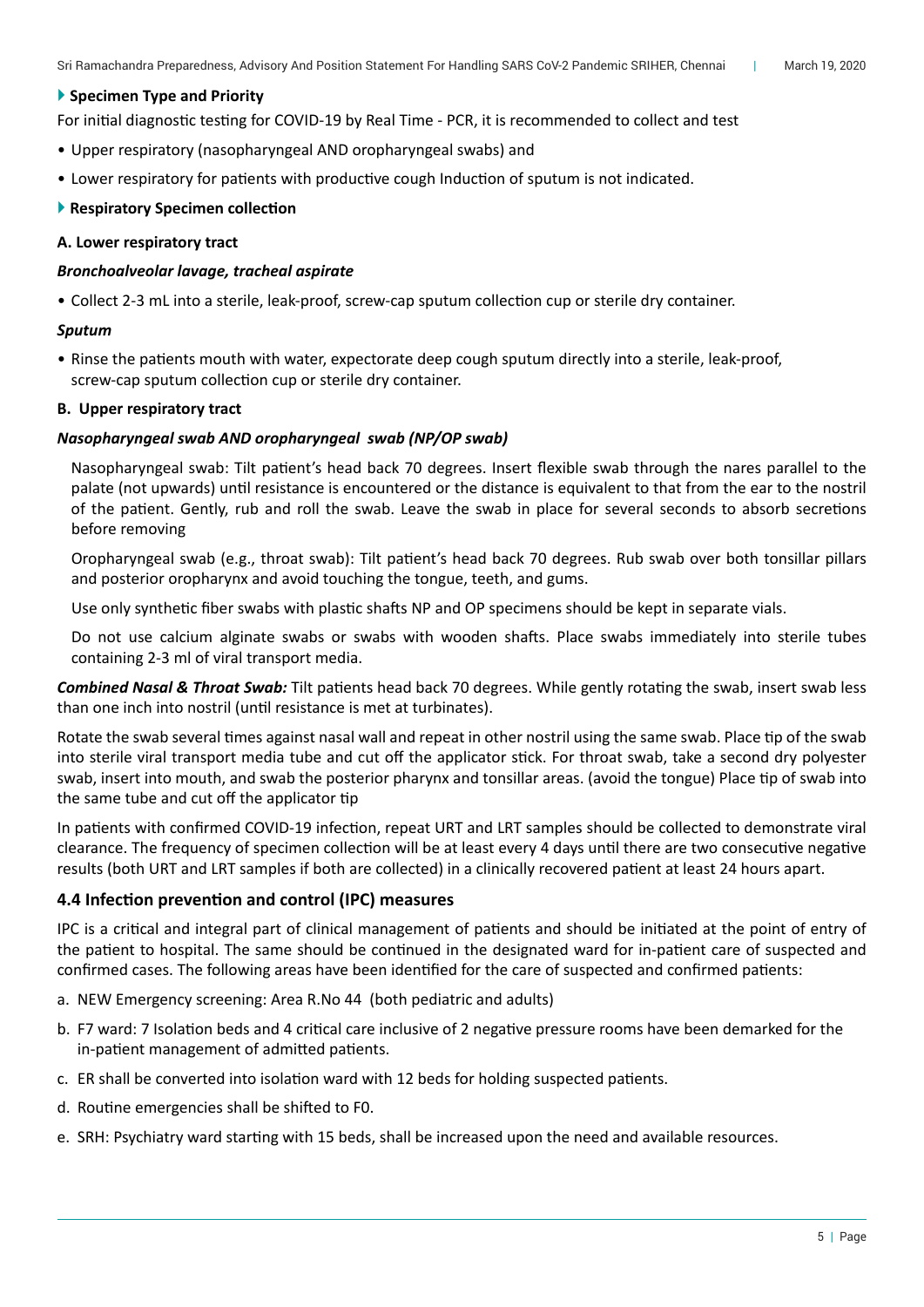# **4.5 Implementing IPC measures for patients with suspected or confirmed COVID-19 infection**

| <b>SITUATION</b>                                                                                                                                                                                            | <b>MEASURES</b>                                                                                                                                                                                                                                                                                                                                                                                                                                                                                                                                                                                                                                                                                                                                                                                                                                                                                                                                                                                                                                                                                                                                                                                                                                                                                                                                                                                                                                                                                                                                                                                                                                                                            |  |  |
|-------------------------------------------------------------------------------------------------------------------------------------------------------------------------------------------------------------|--------------------------------------------------------------------------------------------------------------------------------------------------------------------------------------------------------------------------------------------------------------------------------------------------------------------------------------------------------------------------------------------------------------------------------------------------------------------------------------------------------------------------------------------------------------------------------------------------------------------------------------------------------------------------------------------------------------------------------------------------------------------------------------------------------------------------------------------------------------------------------------------------------------------------------------------------------------------------------------------------------------------------------------------------------------------------------------------------------------------------------------------------------------------------------------------------------------------------------------------------------------------------------------------------------------------------------------------------------------------------------------------------------------------------------------------------------------------------------------------------------------------------------------------------------------------------------------------------------------------------------------------------------------------------------------------|--|--|
| At Triage                                                                                                                                                                                                   | • Suspected patients to be triaged at the screening area of the R.No 44 Emergency<br>• The Promotion of hand hygiene and respiratory hygiene are essential preventive<br>measures (Appropriate signages)<br>• Give suspected patients a medical mask.<br>• Instruct all patients to cover nose and mouth during coughing or sneezing with<br>tissue or flexed elbow.<br>• Perform hand hygiene after contact with respiratory secretions.<br>• Keep at least $1 - 2$ meters distance between suspected patients.<br>• Adequate supplies including alcohol- based hand rub (ABHR), tissues, no touch<br>receptacles for disposal, and facemasks at designated areas.<br>• Team of dedicated physicians manning the area and ensuring minimum waiting<br>time before admission.<br>• Healthcare worker (HCW) to use a N95 respirator / Three-layered medical mask<br>during work in designated areas.<br>• Use Personal Protective Equipment (PPE) (N95 respirator / medical mask, eye<br>protection, gloves and gown) when entering room and remove PPE when leaving.<br>Donning/ doffing has to be strictly adhered to.<br>• Use dedicated equipment (E.g. Stethoscopes, blood pressure cuffs and<br>thermometers).<br>• Equipment shall not be shared among patients, If at all, clean and disinfect<br>between each patient use (only mobile X ray, Ultrasound, scopies, ECHO, ECMO<br>etc).<br>• Health care workers should refrain from touching their eyes, nose and mouth with<br>potentially contaminated hands.<br>• Avoid contaminating environmental surfaces (e.g. Door handles and light<br>switches).<br>• When providing care in close contact, use eye protection (Goggles) |  |  |
| Transfer to designated F7<br>ward and SRH & Intra-hospital<br>transfer of patients                                                                                                                          | • Use predetermined transport routes (F block lift no 1) to minimize exposure for<br>staff other patients and visitors.<br>• Standard, droplet and contact precautions as above.<br>No visitor access to suspected /positive patients.<br>• Provide only dedicated diagnostic and therapeutic devices including<br>portable ultrasonography, electrocardiography, mechanical ventilation, and<br>cardiorespiratory monitoring equipment within the designated patient areas.<br>Incase of requirement of procedures like computed tomography (CT scan) or<br>$\bullet$<br>operative procedures which necessitate shifting, this may be schedules during out<br>of routine work hours.<br>• The hospital personnel involved in shifting and managing the patient outside<br>designated areas should follow all standard contact and droplet precautions.<br>• All specimens collected for laboratory investigations should be regarded as<br>potentially infectious; reinforce safe handling practices and spill decontamination<br>procedures for staff transporting the samples.                                                                                                                                                                                                                                                                                                                                                                                                                                                                                                                                                                                                          |  |  |
| Apply airborne precautions<br>when performing an aerosol<br>generating procedures.<br>Includes open suctioning of<br>respiratory tract, intubation,<br>bronchoscopy, cardiopulmonary<br>resuscitation (CPR) | Patient care team performing aerosol-generating procedures should use PPE,<br>including gloves, long-sleeved non-permeable gowns, eye protection and N95n<br>respirator.<br>• Adequately ventilated single rooms should be used performing aerosol-generating<br>procedures.                                                                                                                                                                                                                                                                                                                                                                                                                                                                                                                                                                                                                                                                                                                                                                                                                                                                                                                                                                                                                                                                                                                                                                                                                                                                                                                                                                                                               |  |  |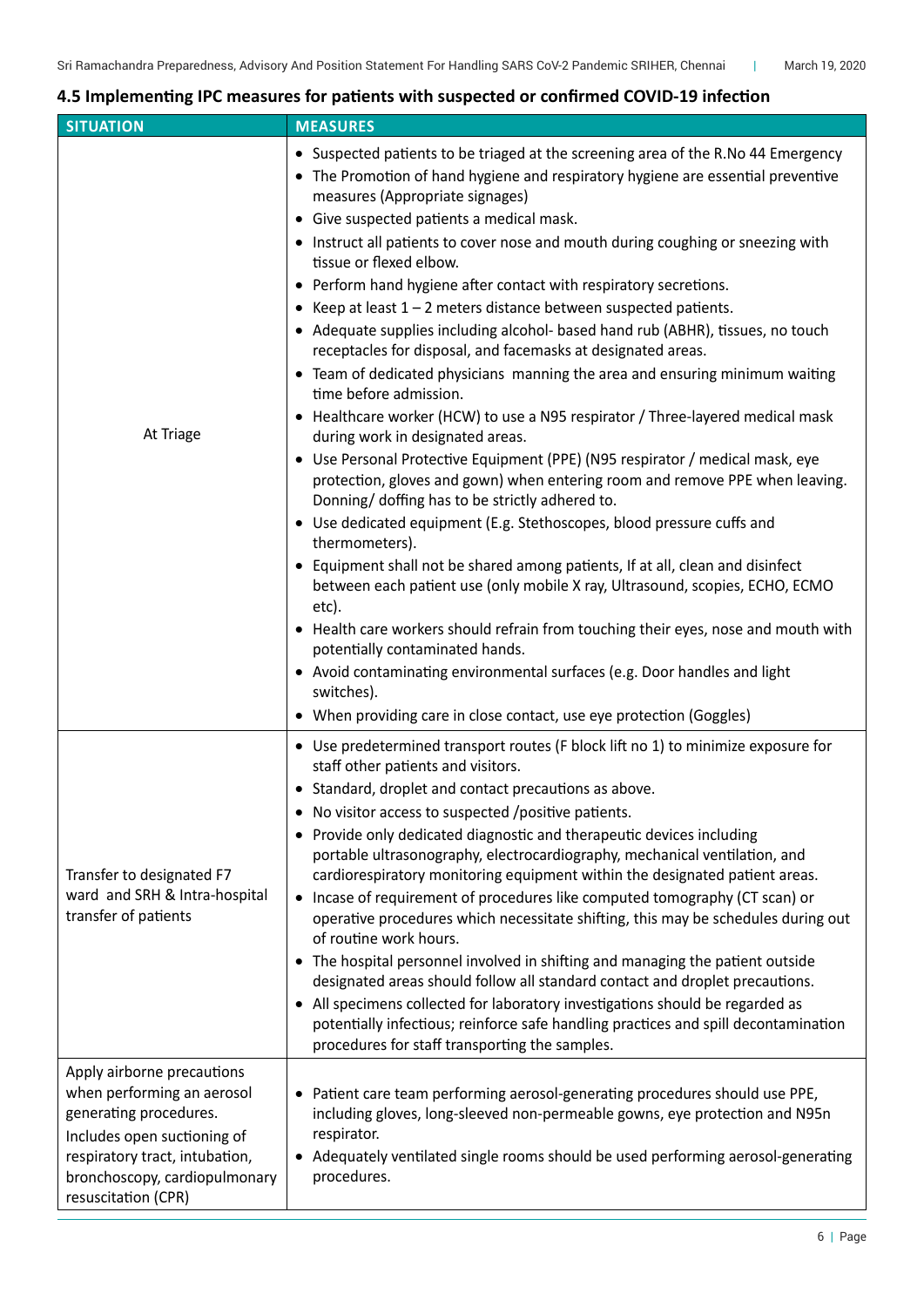# **4.6 Standard precautions should always be applied. Additional contact and droplet precautions should continue until the patient is asymptomatic.**

Standard precautions should always be routinely applied in all areas of health care facilities including OPD. Standard precautions are summarized below:

- Hand hygiene-
	- Every staff should perform hand hygiene using alcohol-based hand rub or by washing with soap and water for at least 20 seconds. If hands are visibly soiled, use soap and water before returning to ABHR

• Use of PPE to avoid direct contact with patients' blood, body fluids, secretions (including respiratory secretions) and non-intact skin.

- An area is designated for donning and doffing PPE in the immediate vicinity of the patient area in F7 in SRMC and psychiatric ward at SRH
- Gloves- Perform hand hygiene, then put on clean, non-sterile gloves upon entry into the patient room or care area. Change gloves if they become torn or heavily contaminated. Remove and discard gloves when leaving the patient room or care area, and immediately perform hand hygiene
- Gowns- Put on a clean disposable non-permeable gown prior to entry into the patient room or area. Change the gown if it becomes soiled. Remove and discard the gown before leaving the patient room or care area.
- Respiratory Protection Use respiratory protection, i.e as follows:
	- I. Three-layered medical mask to be worn by patients at all times
	- II. A disposable N95 respirator to be worn by Health Care Providers (HCPs). Disposable respirators should be removed and discarded after exiting the patient'sroom or care area. Perform hand hygiene after discarding the respirator.

# **5.0 Environmental Infection Control**

- • Dedicated medical equipment/single use disposable equipment (eg; Stethoscopes, blood pressure cuff, thermometers etc) shall be used for patient care
- • All non-dedicated, non-disposable medical equipment used for patient care should be cleaned and disinfected as routine disinfection protocol (70% ethyl alcohol)
- • Ensure that environmental cleaning and disinfection procedures are followed consistently and correctly (1% Sodium Hypochlorite)
- • Management of laundry, food service utensils, and medical waste should also be performed in accordance with routine protocol.
- Prevention of needle-stick or sharps injury as universal precautions
- • Safe waste management as routine hospital protocol
- • Reinforcing the proper use of PPE by health care workers/ other staff involved in patient care

# **6.0 Case Management**

• The management will need to be individualized as patient may present with a wide spectrum of illness ranging from uncomplicated illness, mild pneumonia, severe pneumonia, ARDS, sepsis and septic shock.

# **6.1 General supportive measures**

- Oxygen supplementation
- Conservative fluid management if there is no evidence of shock
- • Give empiric antimicrobials to treat all likely pathogens causing SARS CoV-2. Give antimicrobials within one hour of initial patient assessment for patients with sepsis
- • Ventilator management as required
- • Systemic corticosteroids are not recommended, unless indicated for other reasons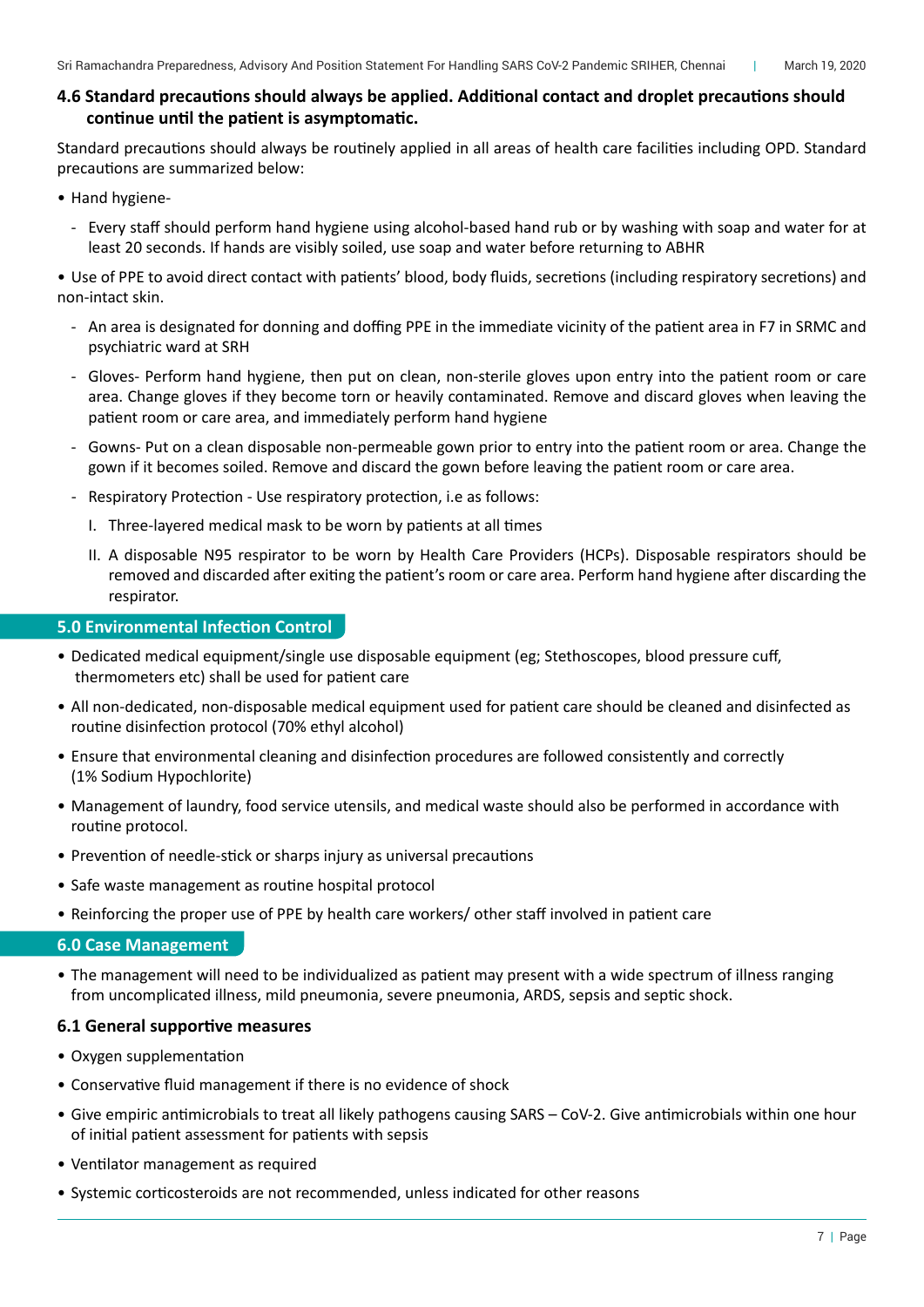# **6.2 Close monitoring for worsening clinical status is of paramount importance (designated team)**

NO SPECIFIC ANTIVIRALS are recommended for treatment of SARS-CoV and MERS-CoV due to lack of adequate evidence from literature. The use of lopnavir/ ritonavir in PEP regimens for HIV (4 weeks) is also associated with significant adverse events which many a times leads to discontinuation of therapy. In light of the above, lopnavir/ ritonavir should ONLY be used with proper informed consent on a case-to-case basis within the above framework along with supportive treatment as per need. The current standards of care that are consistent with best clinical practices and WHO guidelines including infection prevention and quarantine as the mainstay of management for the patients should be followed. Pregnant women with suspected or confirmed COVID-19 infection should be treated with supportive therapies and multidisciplinary team.

- • Increase in creatinine by 50 % from baseline, GFR reduction by >25 % from baseline or urine output of <0.5 ml/Kg for 6 hours
- Reduction of GCS by 2 or more
- Any other organ dysfunction
	- $\blacktriangleright$  High risk groups
	- $\blacktriangleright$  Age > 60 years
		- Diabetes mellitus, renal failure, chronic lung disease and immunocompromised persons, post transplant/on Immuno suppressive Drugs

# **6.3 Dosage:**

- Lopinavir/ritonavir (200mg/50 mg) 2 tablets twice daily
- For patients who are unable to take medications by mouth, lopinavir 400 mg/ ritonavir 100 mg 5-ml suspension twice daily

# **Duration: 14 days or for 7 days after becoming asymptomatic**

#### **When to discharge?**

- If the laboratory results for COVID-19 are negative, discharge is to be decided as per discretion of the treating physician based on his provisional/confirmed diagnosis
- In case of high suspicion of COVID-19 repeat samples are to be sent
- Confirmed case- Resolution of symptoms, radiological improvement with a documented virological clearance in 2 samples at least 24 hours apart

# **7.0 Protocol for Managing a Suspected Case**



**Note:** This document is dynamic and may be modified as per progression of the disease in India and when more data are available regarding epidemiology, transmission, and treatment.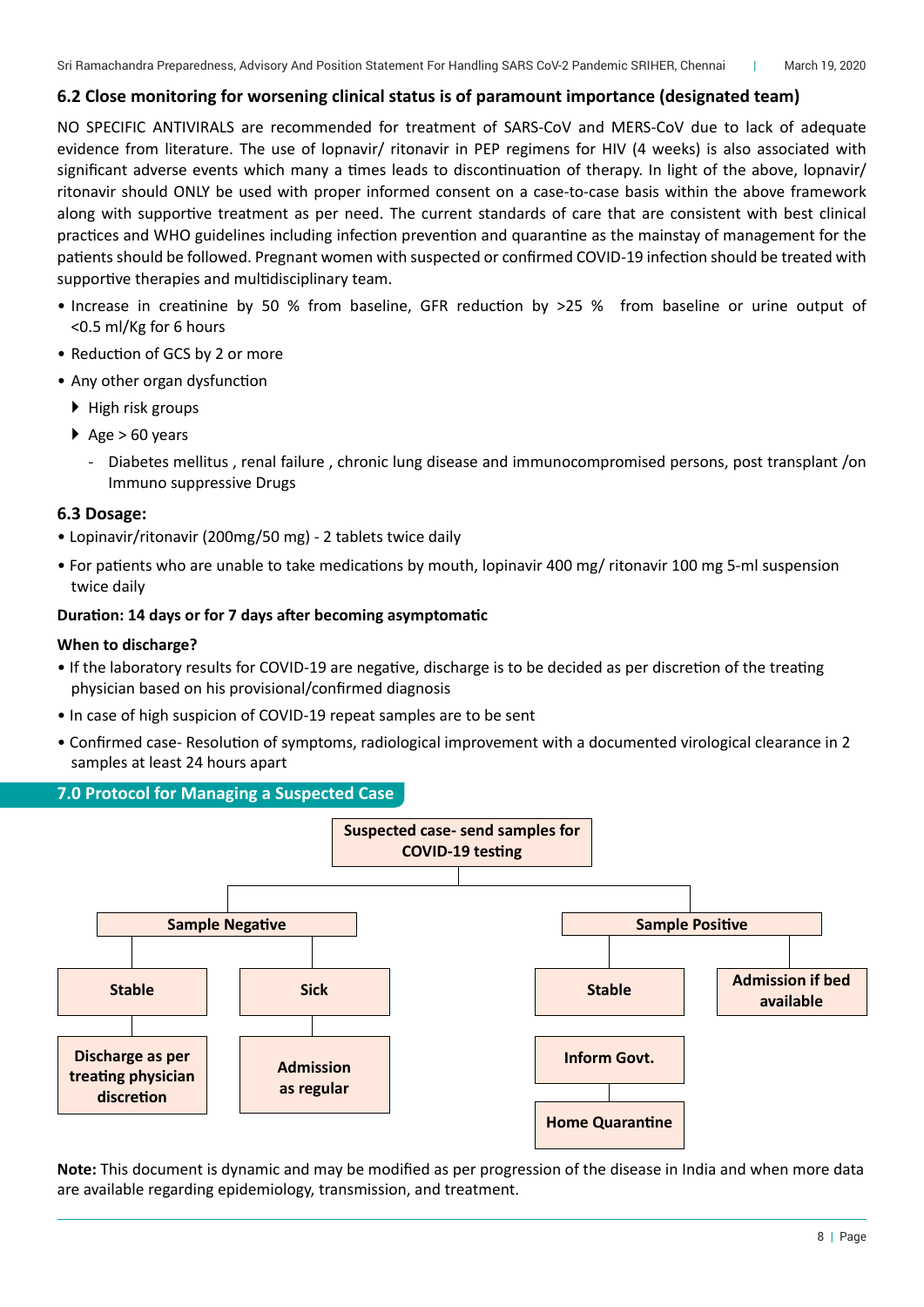# **8.0 Patient Admission Policy**

- Patients requiring admission for suspected/positive COVID-19 shall be admitted in F7 (Stable patients) and (Unstable Patients) under privileged doctor and stable patients at psychiatric ward, SRH .
- International department, MHC, Northeast and Bangladesh shall admit patients with approval from Medical director.
- All patients shall be admitted under General Medicine / Pediatrics department and shall form multidisciplinary teams with Pulmonology and other specialties as required.
- Restrict elective admissions apart from COVID 19.

#### **8.1 Attender guidelines**

- For regular patient admitted in other areas shall be allowed with 2 bystanders.
- No attenders shall be allowed for suspected and positive patient.
- The attenders who come with patient will be counselled and informed to government and will be sent home and to be quarantined.

#### **8.2 Visitor policy**

- For suspected and Positive patient shall have no visitor.
- Change of visiting hours shall be followed from 4.30pm to 6.00 pm by restricting one visitor per patient and 3 visitors will be allowed at the time of end of life care
- Restricted visitors, allowed only when permitted from Medical Director's office

#### **9.0 Staffing Plan**

All staffs to be screened every day before work and to be escalated if any symptoms

#### **Nursing**

To maintain NP ratio 1:1 for suspected and ventilated patients and 1:2 for positive cases with adult and pediatric privileges based on the allocation.

- 6 Batch of staffs to be identified, 1st batch of staff to work for a week shall stay inside the ward.
- 2nd Batch shall take handovers at the end of the week same shall be followed by the 3rd batch.
- 4th batch shall be on backup. In case, of staff unwell/become symptomatic.
- The relieving staff to be tested for COVID negative before handing over duties to the next batch of staff.
- Fitness of staff shall be tested and Consent shall be obtained from all staff before allocation.
- **Physician**
- 3 batches of consultants
- 3 batches of residents/medical officers, who shall man patientcare areas.
- **Admin staff**
- 3 batches of admin staff
- **Support Staff (Diet, Housekeeping, Pharmacy, Maintenance, Biomedical & Security)**
- 3 batches of support staff
- **Technical Staff (Lab, Radiology, Bronchoscopy, Endoscopy, Non Invasive Cardiology, Dialysis)**
- 3 batches of technical staff

# **9.1 Staff Clinic**

Screen voluntary reporting, Fit test, Referral to consultants and seen in staff clinic itself, Quarantine guidance, Vaccination of staff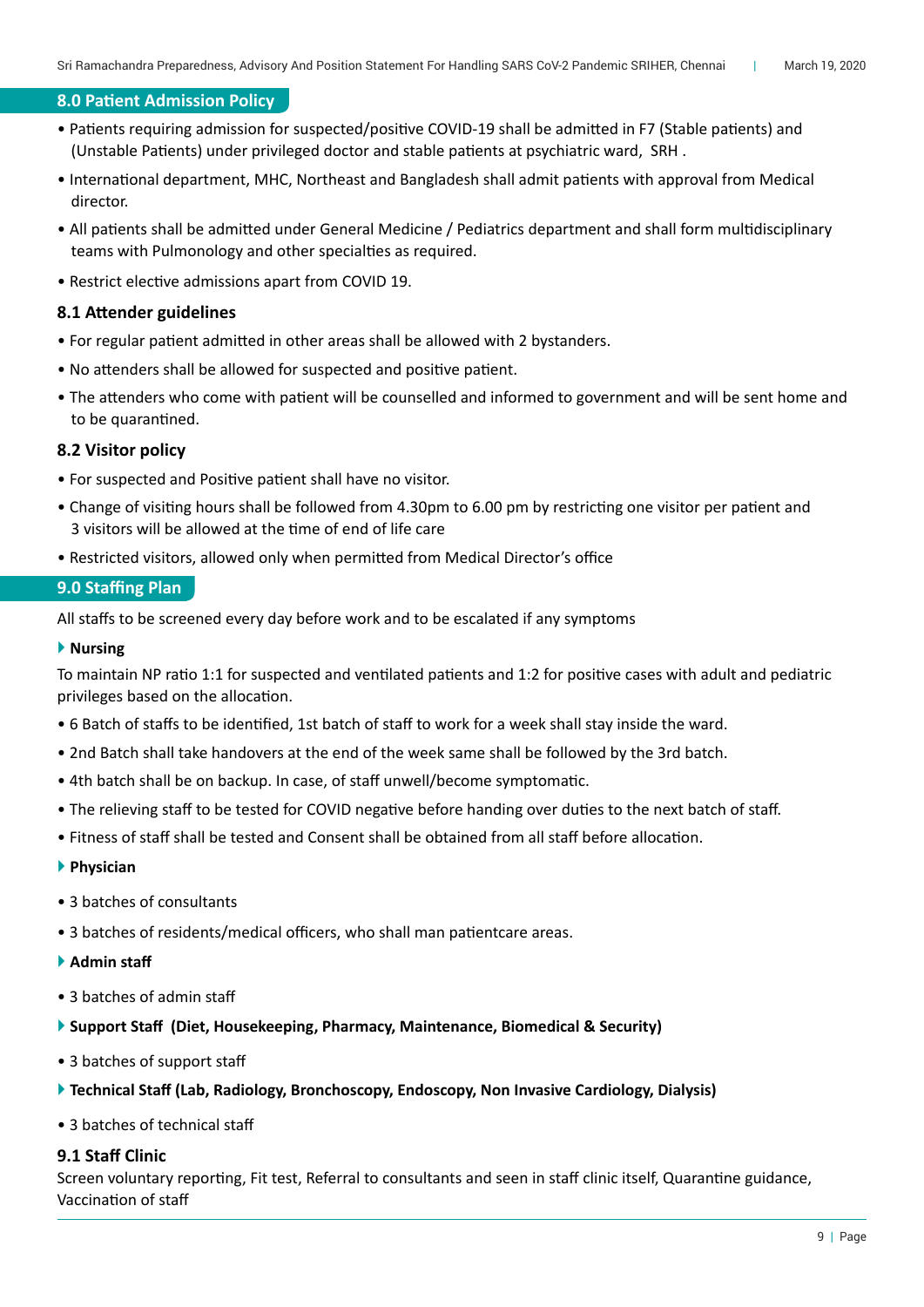#### **10.0 Procedures for Taking Remedial Actions against Occupational Exposure to COVID-19**

![](_page_11_Figure_3.jpeg)

![](_page_11_Picture_4.jpeg)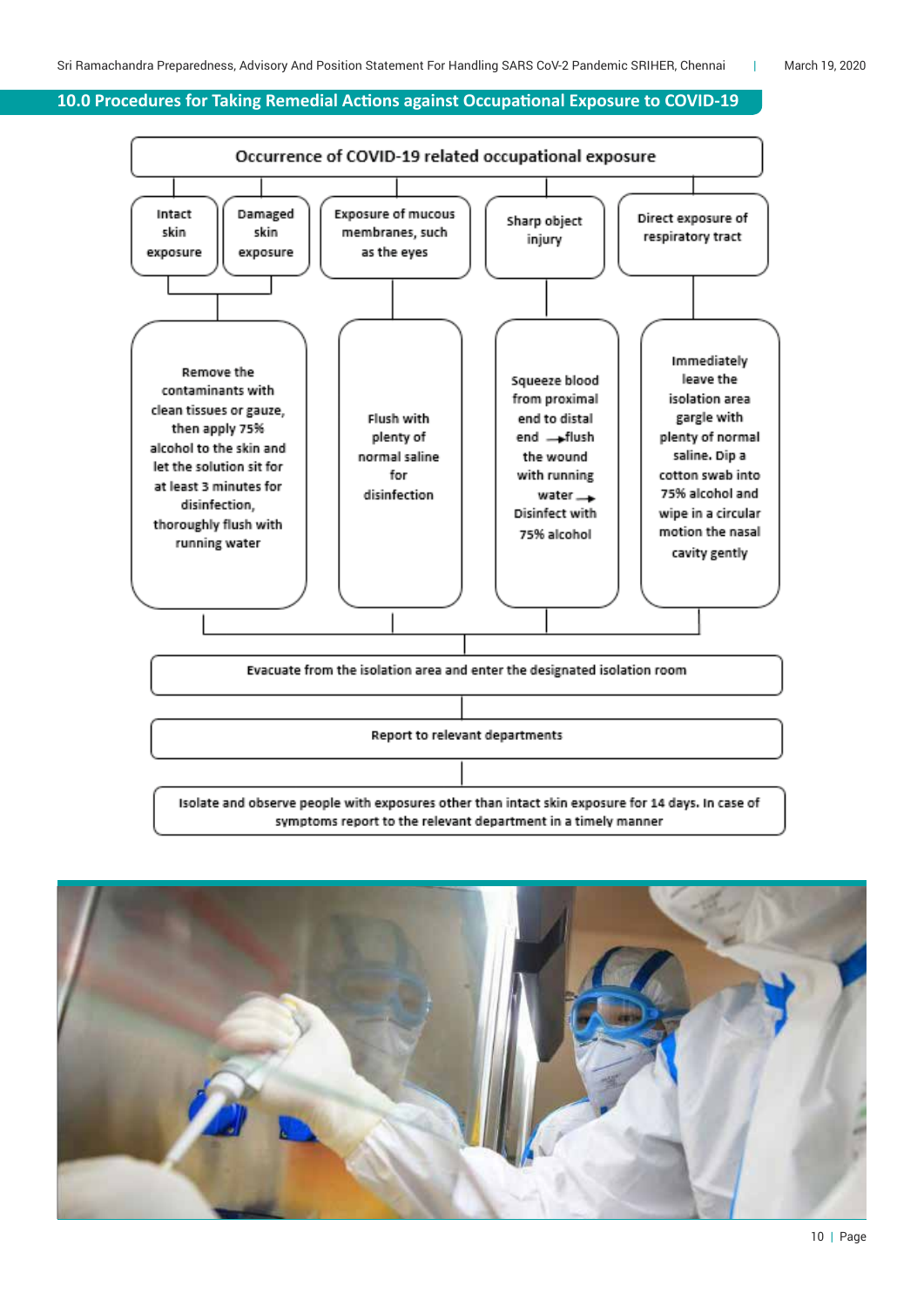# **11.0 Personal Protection Management (PPM) Protocol**

| <b>Protection Level</b> | <b>Protective Equipment</b>                                                                                                                                                                                                                 | <b>Scope of Application</b>                                                                                                                                                                                                                                                                                                                                                                                                    |
|-------------------------|---------------------------------------------------------------------------------------------------------------------------------------------------------------------------------------------------------------------------------------------|--------------------------------------------------------------------------------------------------------------------------------------------------------------------------------------------------------------------------------------------------------------------------------------------------------------------------------------------------------------------------------------------------------------------------------|
| Level 1                 | • Disposable surgical cap<br>• Disposable surgical mask<br>• Work uniform<br>• Disposable latex gloves or/and disposable<br>isolation clothing if necessary                                                                                 | • Pre-examination triage, outpatient<br>department                                                                                                                                                                                                                                                                                                                                                                             |
| Level 2                 | • Disposable surgical cap<br>• Medical protective mask (N95)<br>• Work uniform<br>· Disposable medical protective uniform<br>• Disposable latex gloves<br>• Goggles                                                                         | • Fever outpatient department<br>• Isolation ward area (including isolated<br>intensive ICU)<br>• Non-respiratory specimen examination of<br>suspected/confirmed patients<br>• Imaging examination of suspected/<br>confirmed patients<br>• Cleaning of surgical instruments used with<br>suspected/confirmed patients                                                                                                         |
| Level 3                 | • Disposable surgical cap<br>• Medical protective mask (N95)<br>• Work uniform<br>· Disposable medical protective uniform<br>• Disposable latex gloves<br>• Full-face respiratory protective devices or<br>powered air-purifying respirator | • When the staff performs operations such<br>as tracheal intubation, tracheotomy,<br>bronchofibroscope, gastroenterological<br>endoscope, etc., during which, the<br>suspected/confirmed patients may spray or<br>splash respiratory secretions or body fluids/<br>blood<br>• When the staff performs surgery and<br>autopsy for confirmed/ suspected patients<br>• When the staff carries out NAT for COVID-19<br>(Lab staff) |

# **12.0 Diet protocol**

All diets shall be supplied by the diet kitchen based on the nutritional needs.

# **13.0 Spill Protocol**

# *For spills of a small volume (< 10 ml) of blood/bodily fluids:*

Option 1: The spills should be covered with chlorine-containing disinfecting wipes (containing 5000 mg/L effective chlorine) and carefully removed, then the surfaces of the object should be wiped twice with chlorine-containing disinfecting wipes (containing 500 mg/L effective chlorine);

Option 2: Carefully remove the spills with disposable absorbent materials such as gauze, wipes, etc., which have been soaked in 5000 mg/L chlorine-containing disinfecting solution.

# *For spills of a large volume (> 10 ml) of blood and bodily fluids:*

(1) First, place signs to indicate the presence of a spill;

(2) Perform disposal procedures according to Option 1 or 2 described below:

Option 1: Absorb the spilled fluids for 30 minutes with a clean absorbent towel and then clean the contaminated area after removing the pollutants.

Option 2: Completely coverthe spill with disinfectant powder or bleach powder containing water-absorbing ingredients or completely cover it with disposable water-absorbing materials and then pour a sufficient amount of 10,000 mg/L chlorine-containing disinfectant onto the water-absorbing material (or cover with a dry towel which will be subjected to high-level disinfection). Leave for at least 30 minutes before carefully removing the spill.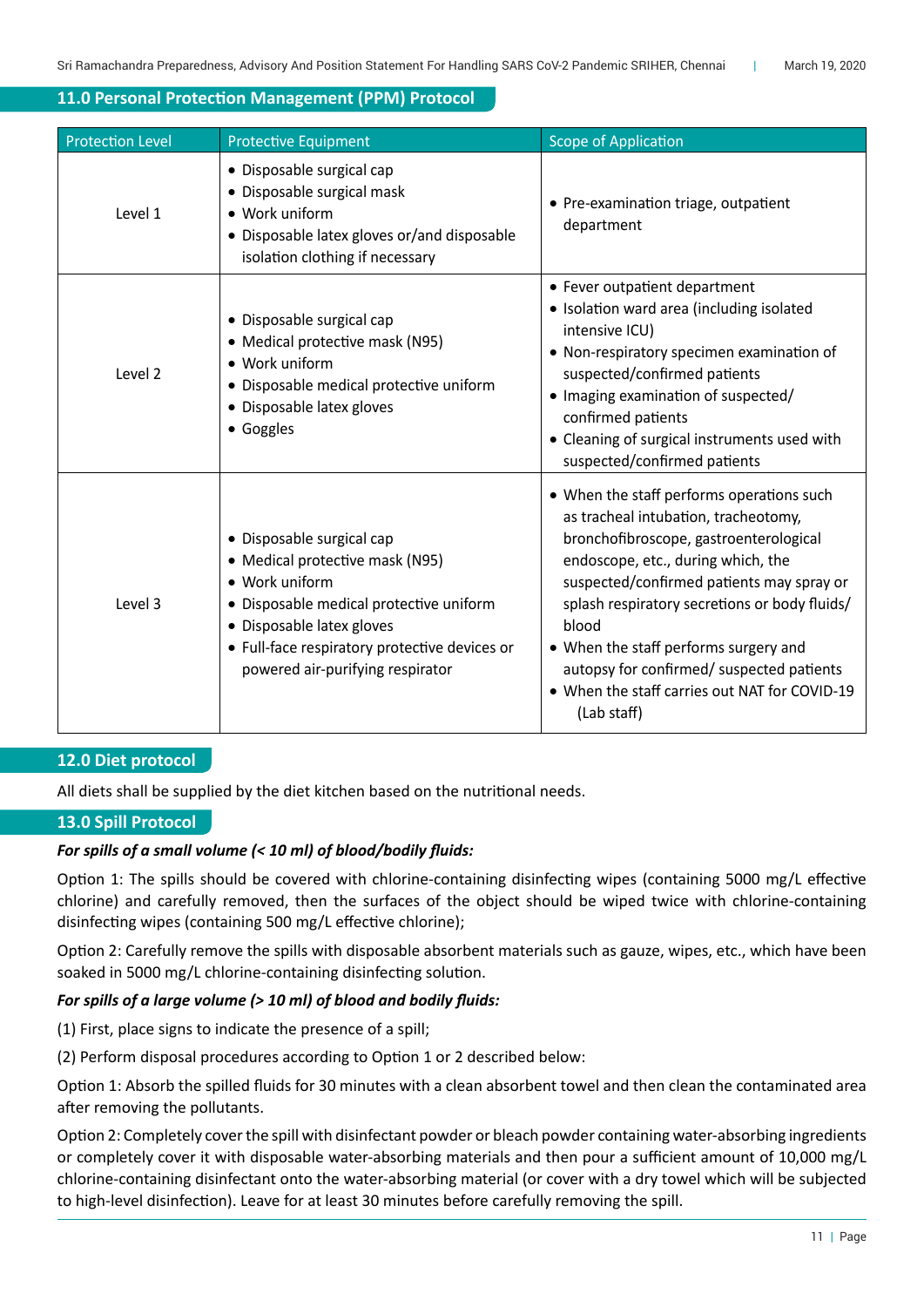- (2) Fecal matter, secretions, vomit, etc. from patients shall be collected into special containers and disinfected for 2 hours by a 20,000 mg/L chlorine-containing disinfectant at a spill-to-disinfectant ratio of 1:2.
- (3) After removing the spills, disinfect the surfaces of the polluted environment or objects.
- (4) The containers that hold the contaminants can be soaked and disinfected with 5,000 mg/L active chlorine- containing disinfectant for 30 minutes and then cleaned.
- (5) The collected pollutants should be disposed of as medical waste.
- (6) The used items should be put into double-layer medical waste bags and disposed of as medical waste.

# **14.0 Biomedical waste Clearance**

- 2 hourly clearance of bins/ linen with appropriate labelling to be done
- Transported in a demarked bin to laundry.

# **15.0 Disinfection Protocol**

- • All surfaces in contact by patients at screening counter, admission counter, ER-44, F7, psychiatric ward to be disinfected on two hourly basis or as when contamination is suspected.
- • All devices, equipments used for suspected/ positive patients to be disinfected after every use for a patient.
- Patient forms, case sheets to be handled as per handling contamination medical records policy.
- • Wheelchair, trolley to be disinfected at designated areas after shifting suspected/ positive COVID-19 patients and before re-entering lift. The lift surfaces to be disinfected after patient transfer.

# *2.1 Disinfection for Floor and Walls*

- (1) Visible pollutants shall be completely removed before disinfection and handled in accordance with disposal procedures of blood and bodily fluid spills;
- (2) Disinfect the floor and walls with 1000 mg/L chlorine-containing disinfectant through floor mopping, spraying or wiping;
- (3) Make sure that disinfection is conducted for at least 10 minutes;
- (4) Carry out disinfection three times a day and repeat the procedure at any time when there is contamination.

# *2.2 Disinfection of Object Surfaces*

- (1) Visible pollutants should be completely removed before disinfection and handled in accordance with disposal procedures of blood and bodily fluid spills;
- (2) Wipe the surfaces of objects with 1000 mg/L chlorine-containing disinfectant or wipes with effective chlorine; wait for 30 minutes and then rinse with clean water. Perform disinfection procedure three times a day (repeat at any time when contamination is suspected);
- (3) Wipe cleaner regions first, then more contaminated regions: first wipe the object surfaces that are not frequently touched, and then wipe the object surfaces that are frequently touched. (Once an object surface is wiped clean, replace the used wipe with a new one).

# *PROTOCOL FOR DISINFECTION OF SCOPES*

# **1 Procedure Room**

- Wipe the scope with gauze piece.
- Suck in plain water to remove secretions from inner channels.
- Perform  $2 3$  times to ensure no secretions remaining.

# **2 Wash Room**

- Remove the suction button and biopsy valve, wash with enzymatic water and irrigate the inner channels with enzymatic detergents. ( 8ml / Litre )
- Clean the channels by using brush.
- To insure there is no blood clot or tissue debris.
- Visually inspect the device to make sure it is free from debris.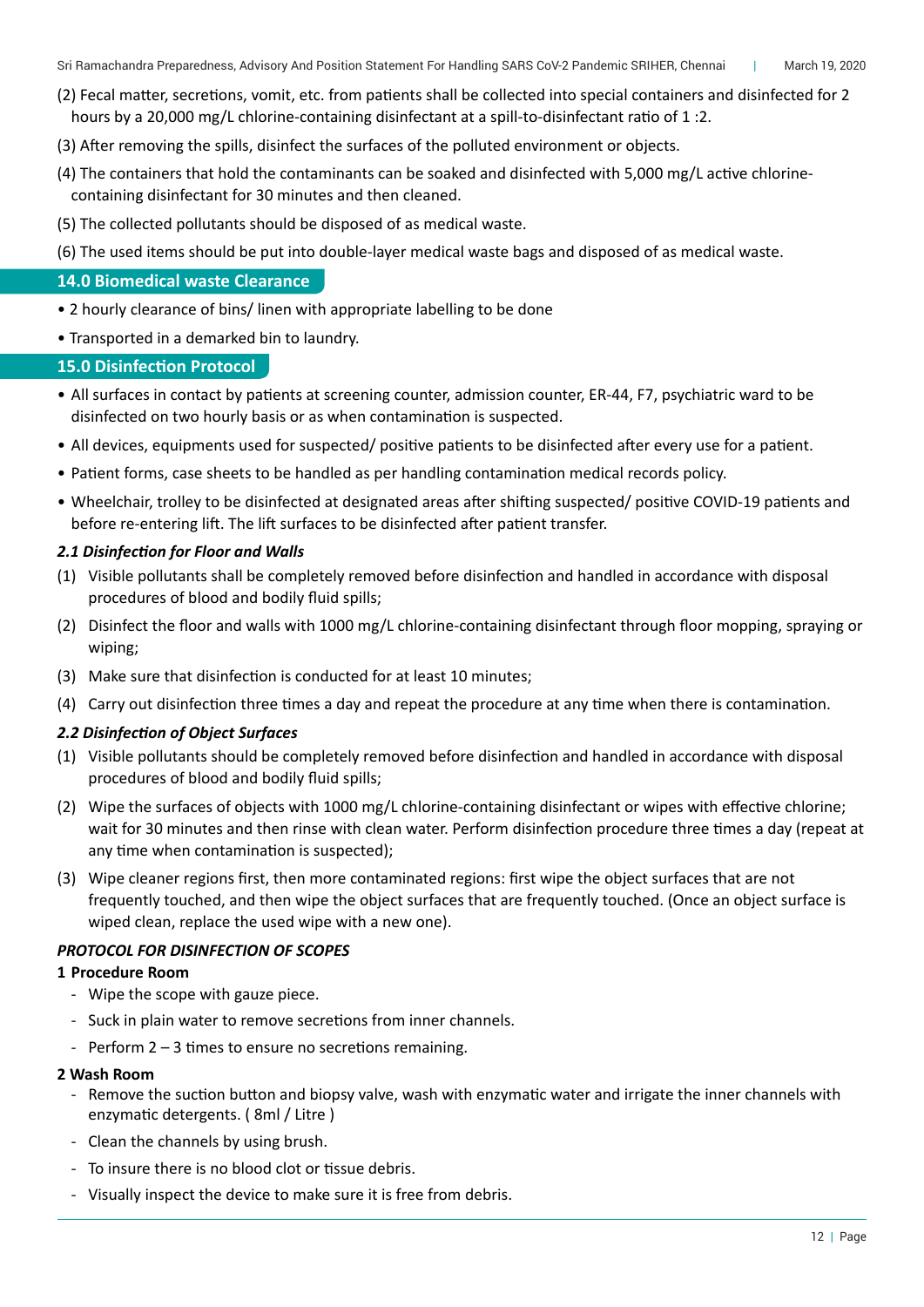#### **3 Wash all parts of the scope with plain water, flush and suck with plain water and then dry the scope with gauze.**

# **4 Keep the scope in OPAHYDE fully immersed for 12 minutes.**

 Manual processing: Immerse device completely, filling all lumens and eliminating air pockets, in OPAHYDE solution for a minimum of 12 minutes to destroy all pathogenic micro organisms. Remove device from the solution and rinse thoroughly following the rinsing instructions below. ( as per manufacture instructions )

- **5** Following removal from OPAHYDE solutions, thoroughly rinse the medical device by immersing it completely in a large volume (e.g. 2 gallons) of water. Potable water is used which is being monitored by microbiological testing. (In case of any issue with potable water provision for sterile water to be made)
- • Keep the device totally immersed for a minimum of 1 minute in duration, unless a longer time is specified by the reusable device manufacture.
- • Manually flush all lumen with large volumes (not less than 100 ml) of rinse water unless otherwise noted by the device manufacture.
- • Remove the device and discard the rinse water. Always use fresh volumes of water for each rinse. Do not reuse the water for rinsing or any other purpose.
- Repeat the rinsing procedure for a total of THREE (3) RINSES, with large volumes of fresh water or remove OPAHYDE solution residue.

Residues may cause serious side effects. SEE WARNINGS, THREE (3) SEPARATE, LARGE VOLUME WATER IMMERSION RINSES ARE REQUIRED.

- OPAHYDE is verified with OPAHYDE strips periodically.
- The entire process takes approximately 27 minutes.
- As an alternative to manual cleaning, endoscopic processor is used

#### **Note:**

- Water supplied to washing area is filtered prior to use.
- • Quality of potable water is being assured through periodic microbiological testing.
- • Discussion was done with water work in charge and it was noted that provision for large volume of sterile water was not feasible. Therefore it was decided that potable water be used in step 5.
- Manufacture instruction ids enclosed.

#### **ENDOCLENS Washing Protocol**

- **1 (Procedure room)** Suck in plain water to remove secretions from inner channels.
	- Wipe the scope with gauze piece.
	- Perform this procedure  $2 3$  times to ensure no secretions are remaining.

#### **2 (Wash room)**

- Scope is placed in endoclens machine.
- Remove the suction button, air button and biopsy valve place them in a small container box.
- Connect the tubings and start the programme (18 minutes cleaning cycle for washing, disinfection and rinsing).
- Remove the scope and place it in storage area.

#### **16.0 Dialysis Protocol**

• COVID 19 positive patients shall not be allowed for dialysis on OPD basis